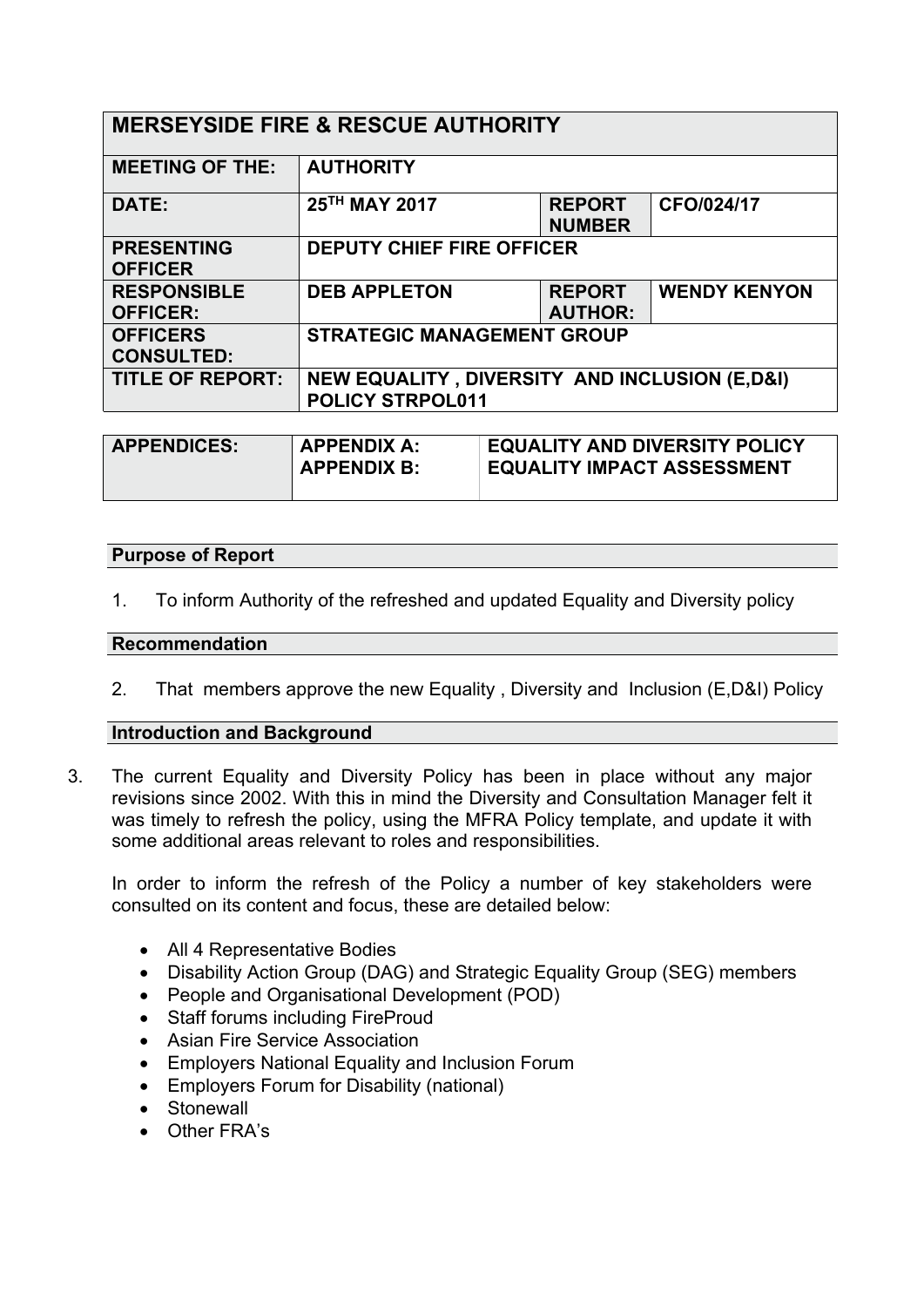- 4. Feedback has been very positive and useful in the development of the policy, particularly with regard to the impact it has in relation to specific protected groups.
- 5. Following Authority approval, the Policy will then be cascaded to all Staff through a number of communication mechanisms to ensure they are made of aware of any the changes and their role and responsibilities.

# **Equality and Diversity Implications**

6. An EIA has been completed. The E, D and I Policy is considered to be positive in that it supports the Equality Act 2010 and the Authority's Public Sector Equality Duties. The EIA established that there are no negative impacts on the protected groups covered by the Act.

### **Staff Implications**

7. The policy applies to all staff at all levels and further engagement and communication will take place to ensure they are aware of the refreshed policy and their roles, responsibilities and rights regarding the Policy.

# **Legal Implications**

8. The Policy supports the organisation's commitment to meet the Equality Act 2010 and the Public Sector Equality Duties placed on MFRA.

# **Financial Implications & Value for Money**

9. There are no additional financial costs identified at this stage in relation to the implementation of this policy that are not already included in the Equality Budget.

# **Risk Management, Health & Safety, and Environmental Implications**

10. There are no risk management, health & safety or environmental implications arising from this report. The E and D Policy demonstrates that considerations are made in relation to the different needs of different protected groups e.g. ensure that disabilities are supported with reasonable adjustments and religious observances are safely supported where appropriate.

Contribution to Our Mission: *Safer Stronger Communities – Safe Effective Firefighters*

11. The Policy supports our Staff to help provide a fair and equitable service to the diverse communities of Merseyside. The Policy supports our People Strategy and the wider requirement for Public Bodies to be supportive of Equality and Diversity in relation to the services delivered and the staff they employ.

# **BACKGROUND PAPERS**